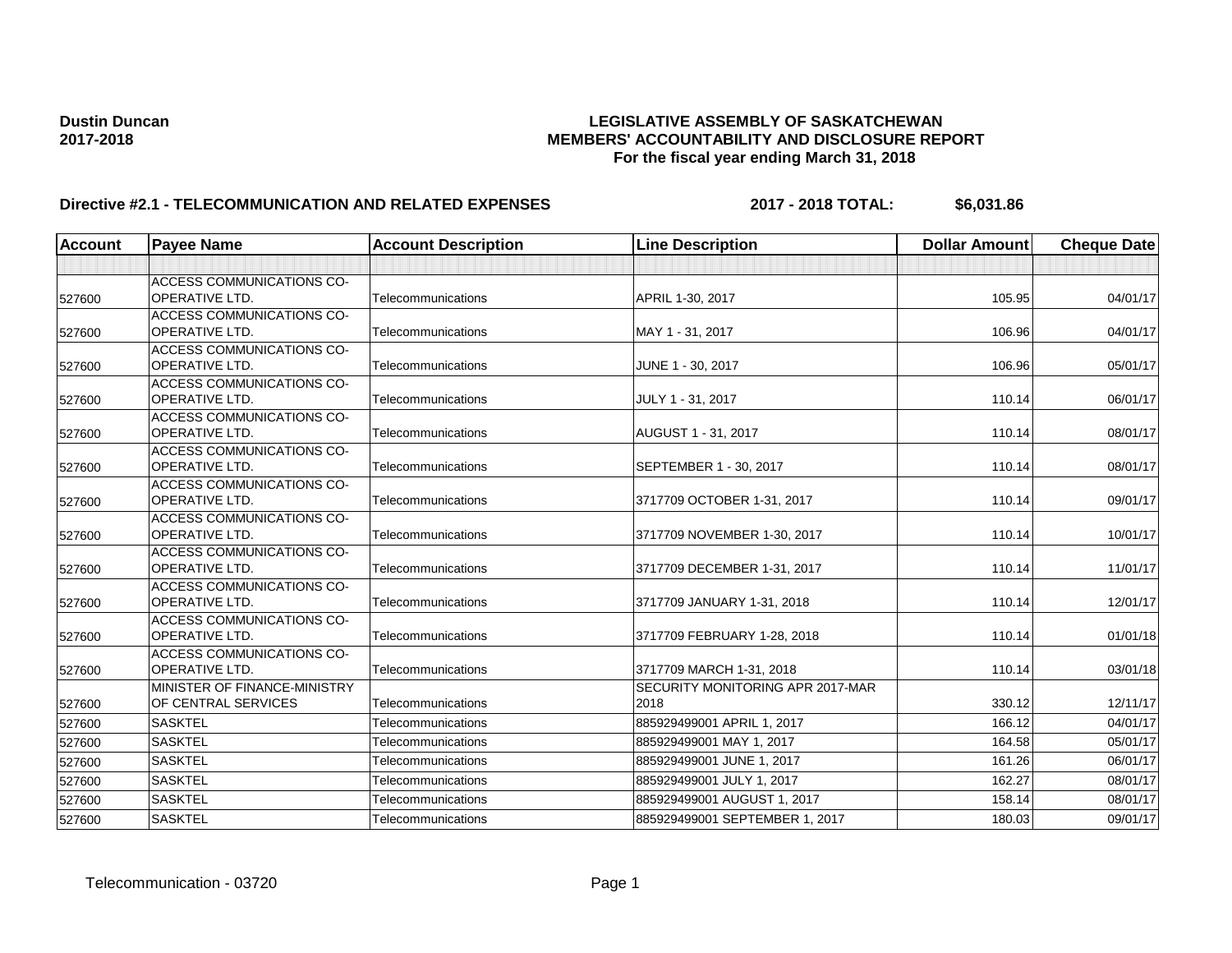## **Dustin Duncan LEGISLATIVE ASSEMBLY OF SASKATCHEWAN 2017-2018 MEMBERS' ACCOUNTABILITY AND DISCLOSURE REPORT For the fiscal year ending March 31, 2018**

# **Directive #2.1 - TELECOMMUNICATION AND RELATED EXPENSES** 2017 - 2018 TOTAL: \$6,031.86

| <b>Account</b> | <b>Payee Name</b> | <b>Account Description</b> | <b>Line Description</b>        | Dollar Amount | <b>Cheque Date</b> |
|----------------|-------------------|----------------------------|--------------------------------|---------------|--------------------|
|                |                   |                            |                                |               |                    |
| 527600         | <b>SASKTEL</b>    | Telecommunications         | 885929499001 OCTOBER 1, 2017   | 169.89        | 10/01/17           |
| 527600         | <b>SASKTEL</b>    | Telecommunications         | 885929499001 NOVEMBER 1, 2017  | 163.09        | 11/01/17           |
| 527600         | <b>SASKTEL</b>    | Telecommunications         | 885929499001 DECEMBER 1, 2017  | 163.54        | 12/01/17           |
| 527600         | <b>SASKTEL</b>    | Telecommunications         | 885929499001 JANUARY 1, 2018   | 166.13        | 01/01/18           |
| 527600         | <b>SASKTEL</b>    | Telecommunications         | 885929499001 FEBRUARY 1, 2018  | 158.54        | 03/01/18           |
| 527600         | SASKTEL           | Telecommunications         | 885929499001 MARCH 1, 2018     | 162.62        | 03/01/18           |
| 530600         | <b>SASKTEL</b>    | Placement - Tender Ads     | 885929499001 APRIL 1, 2017     | 201.20        | 04/01/17           |
| 530600         | <b>SASKTEL</b>    | Placement - Tender Ads     | 885929499001 MAY 1, 2017       | 201.20        | 05/01/17           |
| 530600         | <b>SASKTEL</b>    | Placement - Tender Ads     | 885929499001 JUNE 1, 2017      | 201.20        | 06/01/17           |
| 530600         | <b>SASKTEL</b>    | Placement - Tender Ads     | 885929499001 JULY 1, 2017      | 201.20        | 08/01/17           |
| 530600         | <b>SASKTEL</b>    | Placement - Tender Ads     | 885929499001 AUGUST 1, 2017    | 201.20        | 08/01/17           |
| 530600         | <b>SASKTEL</b>    | Placement - Tender Ads     | 885929499001 SEPTEMBER 1, 2017 | 201.20        | 09/01/17           |
| 530600         | <b>SASKTEL</b>    | Placement - Tender Ads     | 885929499001 OCTOBER 1, 2017   | 201.20        | 10/01/17           |
| 530600         | <b>SASKTEL</b>    | Placement - Tender Ads     | 885929499001 NOVEMBER 1, 2017  | 201.20        | 11/01/17           |
| 530600         | <b>SASKTEL</b>    | Placement - Tender Ads     | 885929499001 DECEMBER 1, 2017  | 201.20        | 12/01/17           |
| 530600         | <b>SASKTEL</b>    | Placement - Tender Ads     | 885929499001 JANUARY 1, 2018   | 201.20        | 01/01/18           |
| 530600         | <b>SASKTEL</b>    | Placement - Tender Ads     | 885929499001 MARCH 1, 2018     | 201.20        | 03/01/18           |
| 530600         | <b>SASKTEL</b>    | Placement - Tender Ads     | 885929499001 FEBRUARY 1, 2018  | 201.20        | 03/01/18           |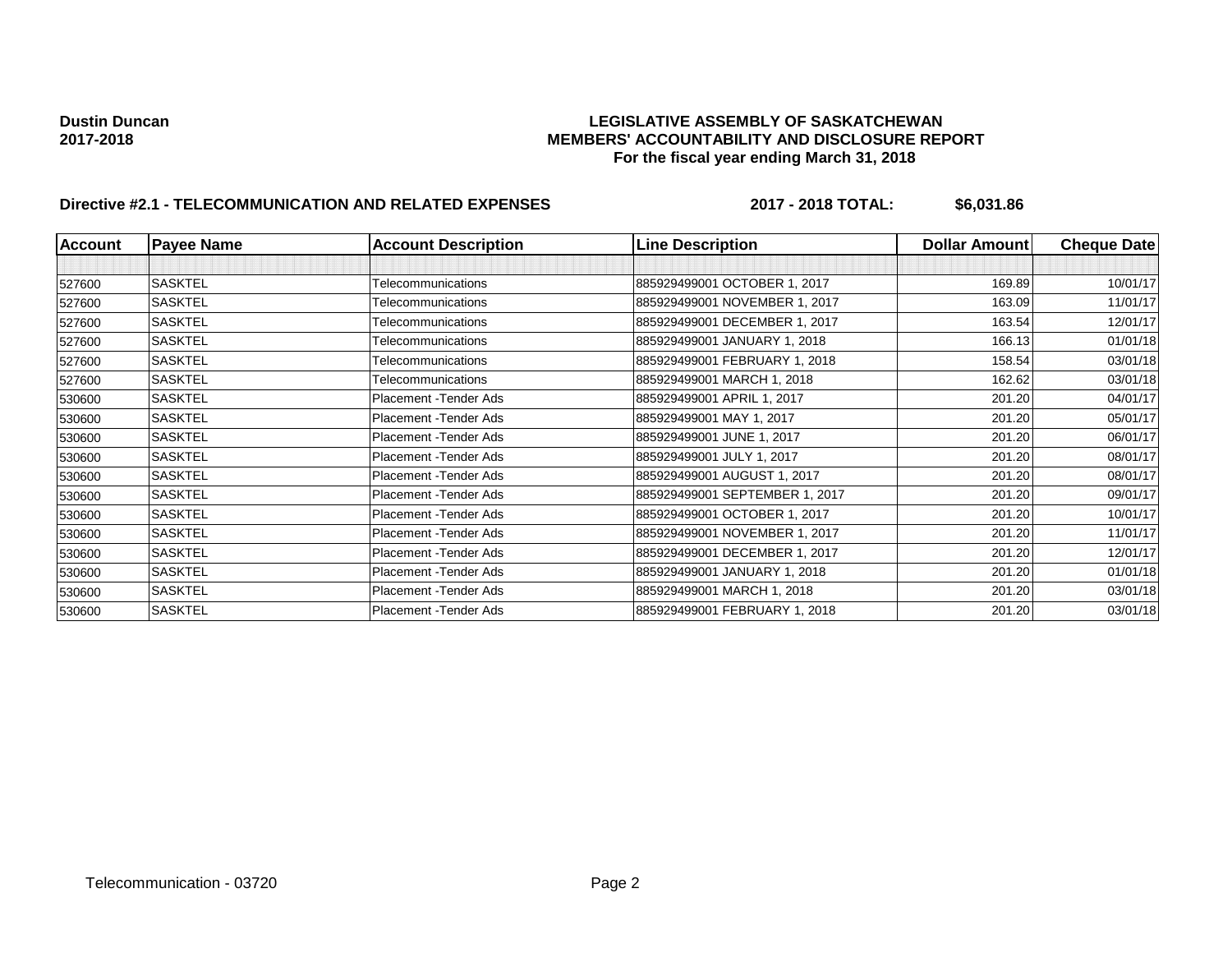## **LEGISLATIVE ASSEMBLY OF SASKATCHEWAN MEMBERS' ACCOUNTABILITY AND DISCLOSURE REPORT For the fiscal year ending March 31, 2018**

# **Directive #3.1 - MLA TRAVEL AND LIVING EXPENSES 2017 - 2018 TOTAL: \$4,315.77**

| <b>Account</b> | <b>Payee Name</b>            | <b>Account Description</b>  | <b>Line Description</b>        | <b>Dollar Amount</b> | <b>Cheque Date</b> |
|----------------|------------------------------|-----------------------------|--------------------------------|----------------------|--------------------|
|                |                              |                             |                                |                      |                    |
| 541900         | <b>DUNCAN, DUSTIN E.</b>     | Elected Rep - Travel        | MLA TRAVEL APRIL 7, 2017       | 13.55                | 05/24/17           |
| 541900         | DUNCAN, DUSTIN E.            | Elected Rep - Travel        | MLA TRAVEL MAY 5 - 26, 2017    | 54.20                | 06/07/17           |
| 541900         | DUNCAN, DUSTIN E.            | Elected Rep - Travel        | MLA TRAVEL JUNE 22, 2017       | 186.93               | 07/05/17           |
| 541900         | DUNCAN, DUSTIN E.            | Elected Rep - Travel        | MLA TRAVEL JUNE 2 - 30, 2017   | 379.63               | 07/05/17           |
| 541900         | DUNCAN, DUSTIN E.            | Elected Rep - Travel        | MLA TRAVEL JUL 3-NOV 24, 2017  | 1,344.43             | 01/12/18           |
| 541900         | DUNCAN, DUSTIN E.            | Elected Rep - Travel        | MLA TRAVEL DECEMBER 1-20, 2017 | 257.36               | 01/12/18           |
|                | MINISTER OF FINANCE-MINISTRY |                             |                                |                      |                    |
| 541900         | OF CENTRAL SERVICES          | Elected Rep - Travel        | JUNE 2017 MLA CVA TRAVEL       | 158.53               | 02/21/18           |
|                | MINISTER OF FINANCE-MINISTRY |                             |                                |                      |                    |
| 541900         | OF CENTRAL SERVICES          | Elected Rep - Travel        | MAY 2017 MLA CVA TRAVEL        | 558.63               | 02/21/18           |
|                | MINISTER OF FINANCE-MINISTRY |                             |                                |                      |                    |
| 541900         | OF CENTRAL SERVICES          | <b>Elected Rep - Travel</b> | DECEMBER 2016 MLA CVA TRAVEL   | 129.11               | 02/21/18           |
|                | MINISTER OF FINANCE-MINISTRY |                             |                                |                      |                    |
| 541900         | OF CENTRAL SERVICES          | Elected Rep - Travel        | APRIL 2017 MLA CVA TRAVEL      | 522.17               | 02/21/18           |
|                | MINISTER OF FINANCE-MINISTRY |                             |                                |                      |                    |
| 541900         | OF CENTRAL SERVICES          | Elected Rep - Travel        | JULY 2017 MLA CVA TRAVEL       | 143.00               | 02/21/18           |
|                | MINISTER OF FINANCE-MINISTRY |                             |                                |                      |                    |
| 541900         | OF CENTRAL SERVICES          | Elected Rep - Travel        | NOVEMBER 2016 MLA CVA TRAVEL   | 166.73               | 02/21/18           |
|                | MINISTER OF FINANCE-MINISTRY |                             |                                |                      |                    |
| 541900         | OF CENTRAL SERVICES          | Elected Rep - Travel        | AUGUST 2017 MLA CVA TRAVEL     | 401.50               | 02/21/18           |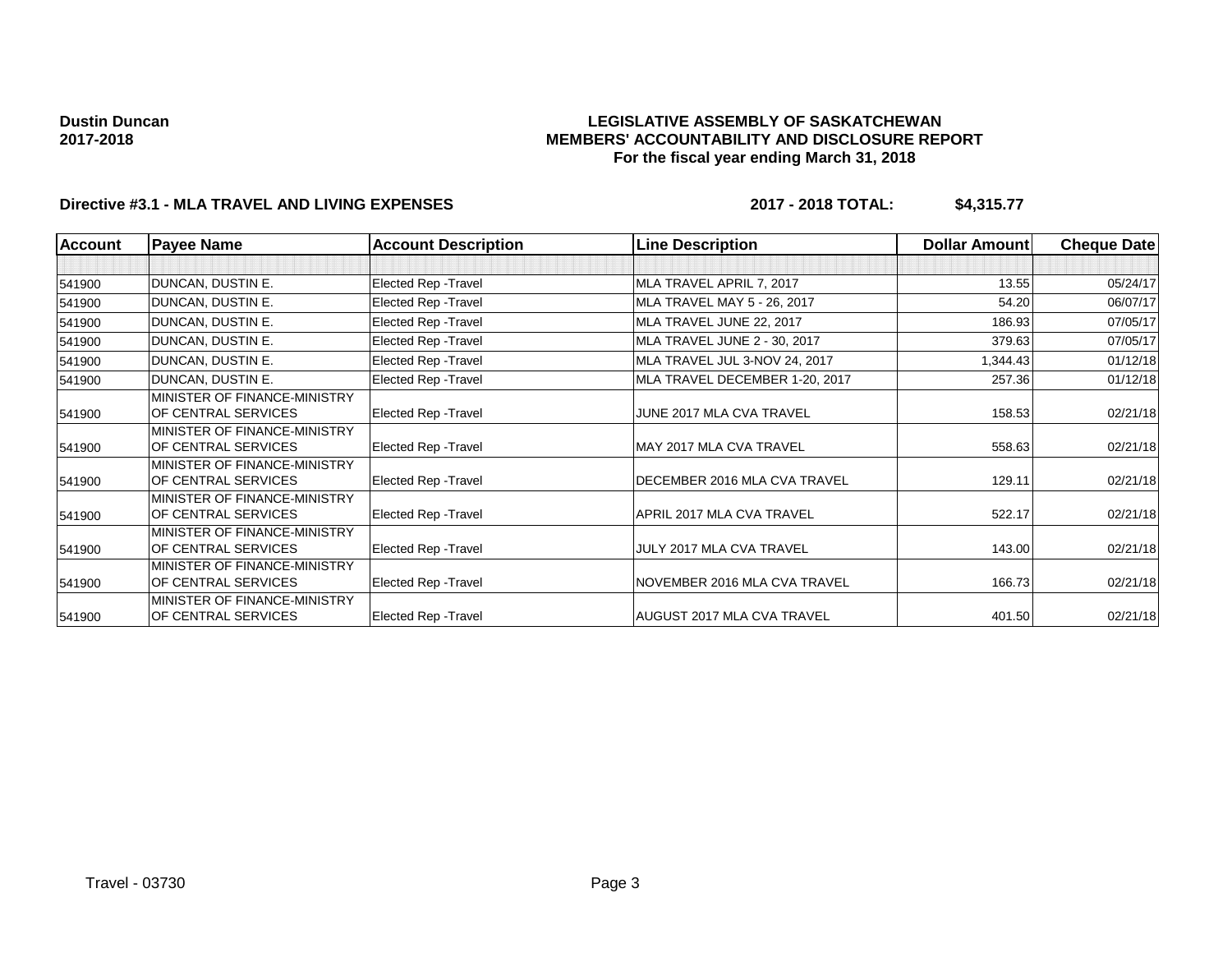## **LEGISLATIVE ASSEMBLY OF SASKATCHEWAN MEMBERS' ACCOUNTABILITY AND DISCLOSURE REPORT For the fiscal year ending March 31, 2018**

| <b>Account</b> | <b>Payee Name</b>                                   | <b>Account Description</b>                | <b>Line Description</b>                  | <b>Dollar Amount</b> | <b>Cheque Date</b> |
|----------------|-----------------------------------------------------|-------------------------------------------|------------------------------------------|----------------------|--------------------|
|                |                                                     |                                           |                                          |                      |                    |
| 522000         | <b>KENJO HOLDINGS LTD.</b>                          | Rent of Ground, Buildings and Other Space | APRIL CONSTITUENCY OFFICE RENT           | 2.000.00             | 04/01/17           |
| 522000         | <b>KENJO HOLDINGS LTD.</b>                          | Rent of Ground, Buildings and Other Space | MAY 2017 MLA OFFICE RENT                 | 2,000.00             | 04/12/17           |
| 522000         | KENJO HOLDINGS LTD.                                 | Rent of Ground, Buildings and Other Space | JUNE 2017 MLA OFFICE RENT                | 2,000.00             | 05/19/17           |
| 522000         | <b>KENJO HOLDINGS LTD.</b>                          | Rent of Ground, Buildings and Other Space | JULY 2017 MLA OFFICE RENT                | 2,000.00             | 06/06/17           |
| 522000         | <b>KENJO HOLDINGS LTD.</b>                          | Rent of Ground, Buildings and Other Space | AUGUST 2017 MLA OFFICE RENT              | 2,000.00             | 07/04/17           |
| 522000         | <b>KENJO HOLDINGS LTD.</b>                          | Rent of Ground, Buildings and Other Space | SEPTEMBER 2017 MLA OFFICE RENT           | 2,000.00             | 08/14/17           |
| 522000         | <b>KENJO HOLDINGS LTD.</b>                          | Rent of Ground, Buildings and Other Space | OCTOBER 2017 MLA OFFICE RENT             | 2,000.00             | 09/20/17           |
| 522000         | <b>KENJO HOLDINGS LTD.</b>                          | Rent of Ground, Buildings and Other Space | NOVEMBER 2017 MLA OFFICE RENT            | 2,000.00             | 10/18/17           |
| 522000         | <b>KENJO HOLDINGS LTD.</b>                          | Rent of Ground, Buildings and Other Space | DECEMBER 2017 MLA OFFICE RENT            | 2,000.00             | 11/15/17           |
| 522000         | <b>KENJO HOLDINGS LTD.</b>                          | Rent of Ground, Buildings and Other Space | JANUARY 2017 MLA OFFICE RENT             | 2,000.00             | 12/21/17           |
| 522000         | <b>KENJO HOLDINGS LTD.</b>                          | Rent of Ground, Buildings and Other Space | FEBRUARY 2018 MLA OFFICE RENT            | 2,000.00             | 01/15/18           |
| 522000         | <b>KENJO HOLDINGS LTD.</b>                          | Rent of Ground, Buildings and Other Space | MARCH 2018 MLA OFFICE RENT               | 2,000.00             | 02/08/18           |
| 522200         | MINISTER OF FINANCE-MINISTRY<br>OF CENTRAL SERVICES | Rent of Photocopiers                      | PHOTOCOPIER SERVICE FEES FOR 2017-<br>18 | 100.00               | 11/14/17           |
| 522200         | <b>SUCCESS OFFICE SYSTEMS</b>                       | Rent of Photocopiers                      | <b>COPIER CHARGES</b>                    | 75.84                | 05/01/17           |
| 522200         | <b>SUCCESS OFFICE SYSTEMS</b>                       | Rent of Photocopiers                      | <b>COPIER CHARGES</b>                    | 67.80                | 05/08/17           |
| 522200         | <b>SUCCESS OFFICE SYSTEMS</b>                       | Rent of Photocopiers                      | <b>COPIER CHARGES</b>                    | 70.23                | 06/08/17           |
| 522200         | <b>SUCCESS OFFICE SYSTEMS</b>                       | Rent of Photocopiers                      | <b>COPIER CHARGES</b>                    | 65.50                | 07/11/17           |
| 522200         | <b>SUCCESS OFFICE SYSTEMS</b>                       | Rent of Photocopiers                      | <b>COPIER CHARGES</b>                    | 64.05                | 08/08/17           |
| 522200         | <b>SUCCESS OFFICE SYSTEMS</b>                       | Rent of Photocopiers                      | <b>COPIER CHARGES</b>                    | 63.79                | 09/08/17           |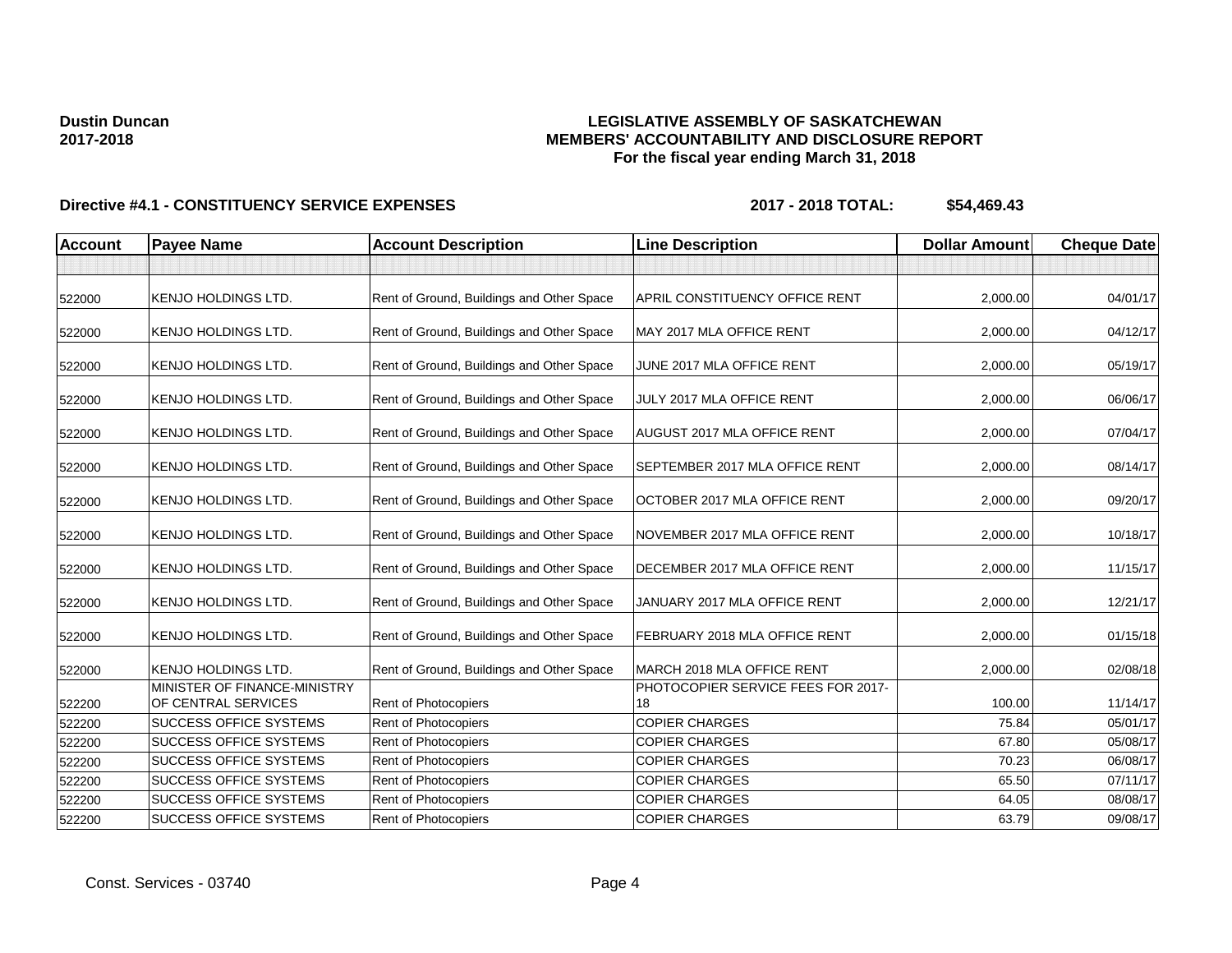## **LEGISLATIVE ASSEMBLY OF SASKATCHEWAN MEMBERS' ACCOUNTABILITY AND DISCLOSURE REPORT For the fiscal year ending March 31, 2018**

| <b>Account</b> | <b>Payee Name</b>                                   | <b>Account Description</b>           | <b>Line Description</b>      | <b>Dollar Amount</b> | <b>Cheque Date</b> |
|----------------|-----------------------------------------------------|--------------------------------------|------------------------------|----------------------|--------------------|
|                |                                                     |                                      |                              |                      |                    |
| 522200         | <b>SUCCESS OFFICE SYSTEMS</b>                       | Rent of Photocopiers                 | <b>COPIER CHARGES</b>        | 88.21                | 10/06/17           |
| 522200         | <b>SUCCESS OFFICE SYSTEMS</b>                       | <b>Rent of Photocopiers</b>          | <b>COPIER CHARGES</b>        | 65.46                | 11/03/17           |
| 522200         | <b>SUCCESS OFFICE SYSTEMS</b>                       | Rent of Photocopiers                 | <b>COPIER CHARGES</b>        | 84.98                | 12/01/17           |
| 522200         | <b>SUCCESS OFFICE SYSTEMS</b>                       | Rent of Photocopiers                 | <b>COPIER CHARGES</b>        | 79.12                | 01/09/18           |
| 522200         | <b>SUCCESS OFFICE SYSTEMS</b>                       | Rent of Photocopiers                 | <b>COPIER CHARGES</b>        | 70.87                | 02/01/18           |
| 522200         | <b>SUCCESS OFFICE SYSTEMS</b>                       | Rent of Photocopiers                 | <b>COPIER CHARGES</b>        | 76.46                | 03/01/18           |
| 522500         | <b>WESTERN FINANCIAL GROUP</b>                      | <b>Insurance Premiums</b>            | INSURANCE POLICY #WEYBBIG001 | 458.00               | 07/06/17           |
| 525000         | DUNCAN, DUSTIN E.                                   | Postal, Courier, Freight and Related | <b>REIMB: POSTAGE</b>        | 68.88                | 12/20/17           |
| 525000         | MINISTER OF FINANCE-MINISTRY<br>OF CENTRAL SERVICES | Postal, Courier, Freight and Related | APRIL 2017 MAIL SERVICES     | 41.91                | 06/09/17           |
| 525000         | MINISTER OF FINANCE-MINISTRY<br>OF CENTRAL SERVICES | Postal, Courier, Freight and Related | MAY 2017 MAIL SERVICES       | 58.14                | 07/05/17           |
| 525000         | MINISTER OF FINANCE-MINISTRY<br>OF CENTRAL SERVICES | Postal, Courier, Freight and Related | JUNE 2017 MAIL SERVICES      | 47.60                | 08/01/17           |
| 525000         | MINISTER OF FINANCE-MINISTRY<br>OF CENTRAL SERVICES | Postal, Courier, Freight and Related | JULY 2017 MAIL SERVICES      | 43.94                | 09/12/17           |
| 525000         | MINISTER OF FINANCE-MINISTRY<br>OF CENTRAL SERVICES | Postal, Courier, Freight and Related | AUGUST 2017 MAIL SERVICES    | 42.99                | 10/01/17           |
| 525000         | MINISTER OF FINANCE-MINISTRY<br>OF CENTRAL SERVICES | Postal, Courier, Freight and Related | SEPTEMBER 2017 MAIL SERVICES | 42.09                | 11/15/17           |
| 525000         | MINISTER OF FINANCE-MINISTRY<br>OF CENTRAL SERVICES | Postal, Courier, Freight and Related | OCTOBER 2017 MAIL SERVICES   | 42.09                | 12/01/17           |
| 525000         | MINISTER OF FINANCE-MINISTRY<br>OF CENTRAL SERVICES | Postal, Courier, Freight and Related | NOVEMBER 2017 MAIL SERVICES  | 43.03                | 12/15/17           |
| 525000         | MINISTER OF FINANCE-MINISTRY<br>OF CENTRAL SERVICES | Postal, Courier, Freight and Related | DECEMBER 2017 MAIL SERVICES  | 47.86                | 02/01/18           |
| 525000         | MINISTER OF FINANCE-MINISTRY<br>OF CENTRAL SERVICES | Postal, Courier, Freight and Related | JANUARY 2018 MAIL SERVICES   | 43.06                | 03/08/18           |
| 525000         | MINISTER OF FINANCE-MINISTRY<br>OF CENTRAL SERVICES | Postal, Courier, Freight and Related | FEBRUARY 2018 MAIL SERVICES  | 45.03                | 03/22/18           |
| 525000         | MINISTER OF FINANCE-MINISTRY<br>OF CENTRAL SERVICES | Postal, Courier, Freight and Related | MARCH 2018 MAIL SERVICES     | 43.08                | 03/31/18           |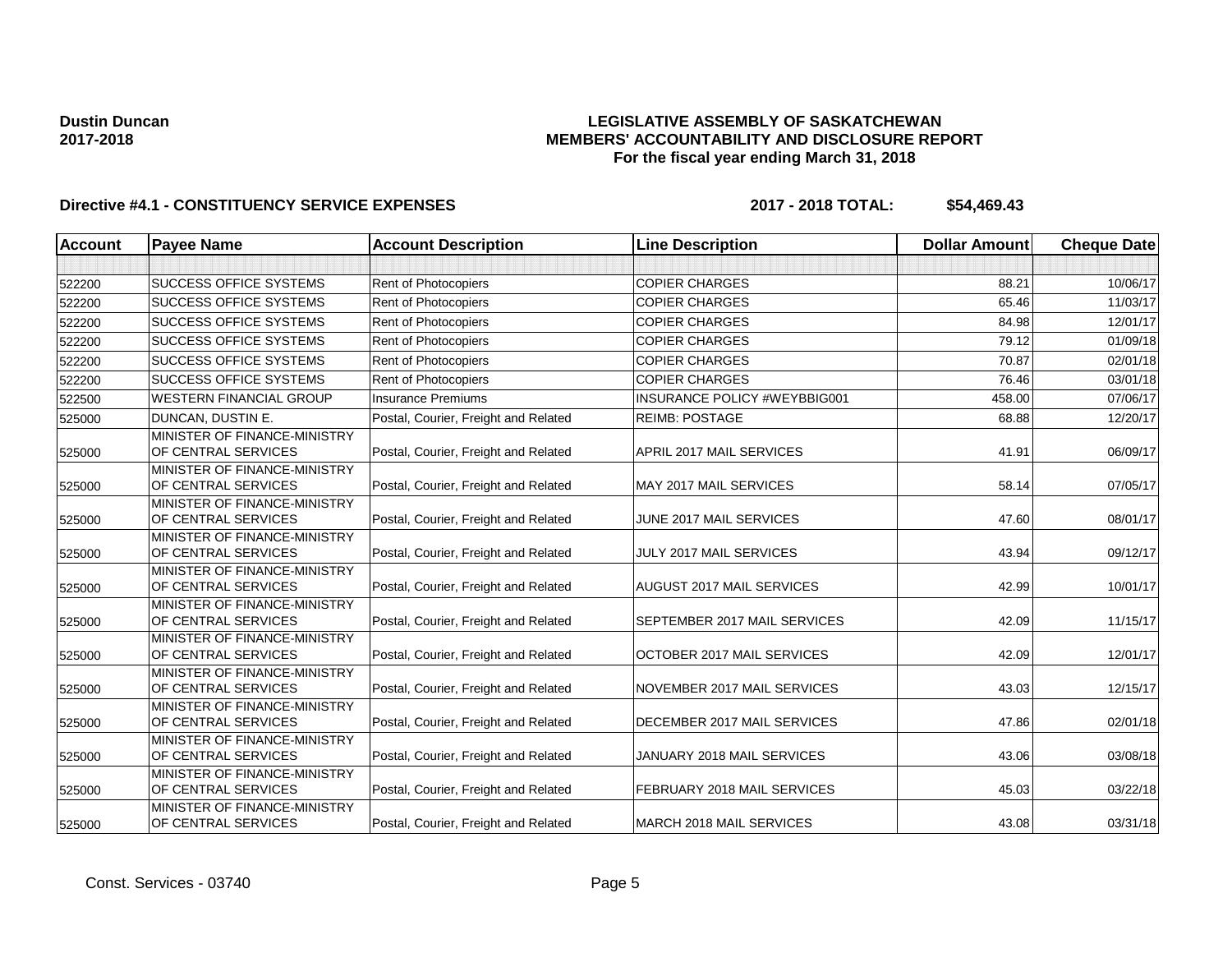## **LEGISLATIVE ASSEMBLY OF SASKATCHEWAN MEMBERS' ACCOUNTABILITY AND DISCLOSURE REPORT For the fiscal year ending March 31, 2018**

| <b>Account</b> | <b>Payee Name</b><br><b>Account Description</b><br><b>Line Description</b> |                                     | <b>Dollar Amount</b>                 | <b>Cheque Date</b> |          |
|----------------|----------------------------------------------------------------------------|-------------------------------------|--------------------------------------|--------------------|----------|
|                |                                                                            |                                     |                                      |                    |          |
| 528000         | <b>ABSOLUTE COMPUTER SERVICES</b>                                          | <b>Support Services</b>             | COMPUTER/MONITOR/SOFTWARE            | 42.40              | 08/23/17 |
| 528000         | <b>ABSOLUTE COMPUTER SERVICES</b>                                          | <b>Support Services</b>             | TECHNOLOGY SUPPORT SERVICES          | 47.25              | 03/01/18 |
| 528000         | <b>SUCCESS OFFICE SYSTEMS</b>                                              | <b>Support Services</b>             | TECHNOLOGY SUPPORT SERVICES          | 282.31             | 11/01/17 |
| 529000         | VAN ROON, SHARON                                                           | <b>General Contractual Services</b> | APRIL 2017 MLA OFFICE CLEANING       | 100.00             | 05/01/17 |
| 529000         | VAN ROON, SHARON                                                           | <b>General Contractual Services</b> | MAY 2017 OFFICE JANITORIAL SERVICE   | 100.00             | 06/01/17 |
| 529000         | VAN ROON, SHARON                                                           | <b>General Contractual Services</b> | MLA OFFICE JANITORIAL SERVICE JUN/17 | 100.00             | 06/30/17 |
| 529000         | VAN ROON, SHARON                                                           | <b>General Contractual Services</b> | MLA OFFICE JANITORIAL SERVICE AUG/17 | 100.00             | 08/24/17 |
| 529000         | VAN ROON, SHARON                                                           | <b>General Contractual Services</b> | MLA OFFICE JANITORIAL SERVICE SEP/17 | 50.00              | 09/15/17 |
| 529000         | VAN ROON, SHARON                                                           | <b>General Contractual Services</b> | MLA OFFICE JANITORIAL SERVICE OCT/17 | 100.00             | 11/01/17 |
| 529000         | VAN ROON, SHARON                                                           | <b>General Contractual Services</b> | MLA OFFICE JANITORIAL SERVICE NOV/17 | 100.00             | 11/23/17 |
| 529000         | VAN ROON, SHARON                                                           | <b>General Contractual Services</b> | MLA OFFICE JANITORIAL SERVICE DEC/17 | 100.00             | 01/01/18 |
| 529000         | VAN ROON, SHARON                                                           | <b>General Contractual Services</b> | MLA OFFICE JANITORIAL SERVICE JAN/18 | 50.00              | 02/01/18 |
| 529000         | VAN ROON, SHARON                                                           | <b>General Contractual Services</b> | MLA OFFICE JANITORIAL SERVICE FEB/18 | 100.00             | 03/01/18 |
| 529000         | VAN ROON, SHARON                                                           | <b>General Contractual Services</b> | MLA OFFICE JANITORIAL SERVICE MAR/18 | 100.00             | 03/27/18 |
| 529000         | WEYBURN WOR-KIN SHOP CORP.                                                 | <b>General Contractual Services</b> | <b>RECYCLING PICKUP SERVICE</b>      | 16.00              | 06/01/17 |
| 529000         | WEYBURN WOR-KIN SHOP CORP.                                                 | <b>General Contractual Services</b> | JUNE 2017 RECYCLING                  | 10.00              | 08/01/17 |
| 529000         | WEYBURN WOR-KIN SHOP CORP.                                                 | <b>General Contractual Services</b> | <b>RECYCLING SERVICES</b>            | 10.00              | 10/01/17 |
| 529000         | WEYBURN WOR-KIN SHOP CORP.                                                 | <b>General Contractual Services</b> | RECYCLING SERVICES                   | 20.00              | 12/01/17 |
| 529000         | <b>WEYBURN WOR-KIN SHOP CORP</b>                                           | <b>General Contractual Services</b> | <b>RECYCLING SERVICES</b>            | 10.00              | 02/01/18 |
| 529000         | WEYBURN WOR-KIN SHOP CORP.                                                 | <b>General Contractual Services</b> | <b>RECYCLING SERVICES</b>            | 20.00              | 03/31/18 |
| 530300         | <b>MARU GROUP CANADA INC.</b>                                              | Primary Research/Focus group        | AD HOC CONSULTING - NO GST           | 607.15             | 07/01/17 |
| 530300         | MARU GROUP CANADA INC.                                                     | Primary Research/Focus group        | 646.74<br>AD HOC CONSULTING - NO GST |                    | 01/01/18 |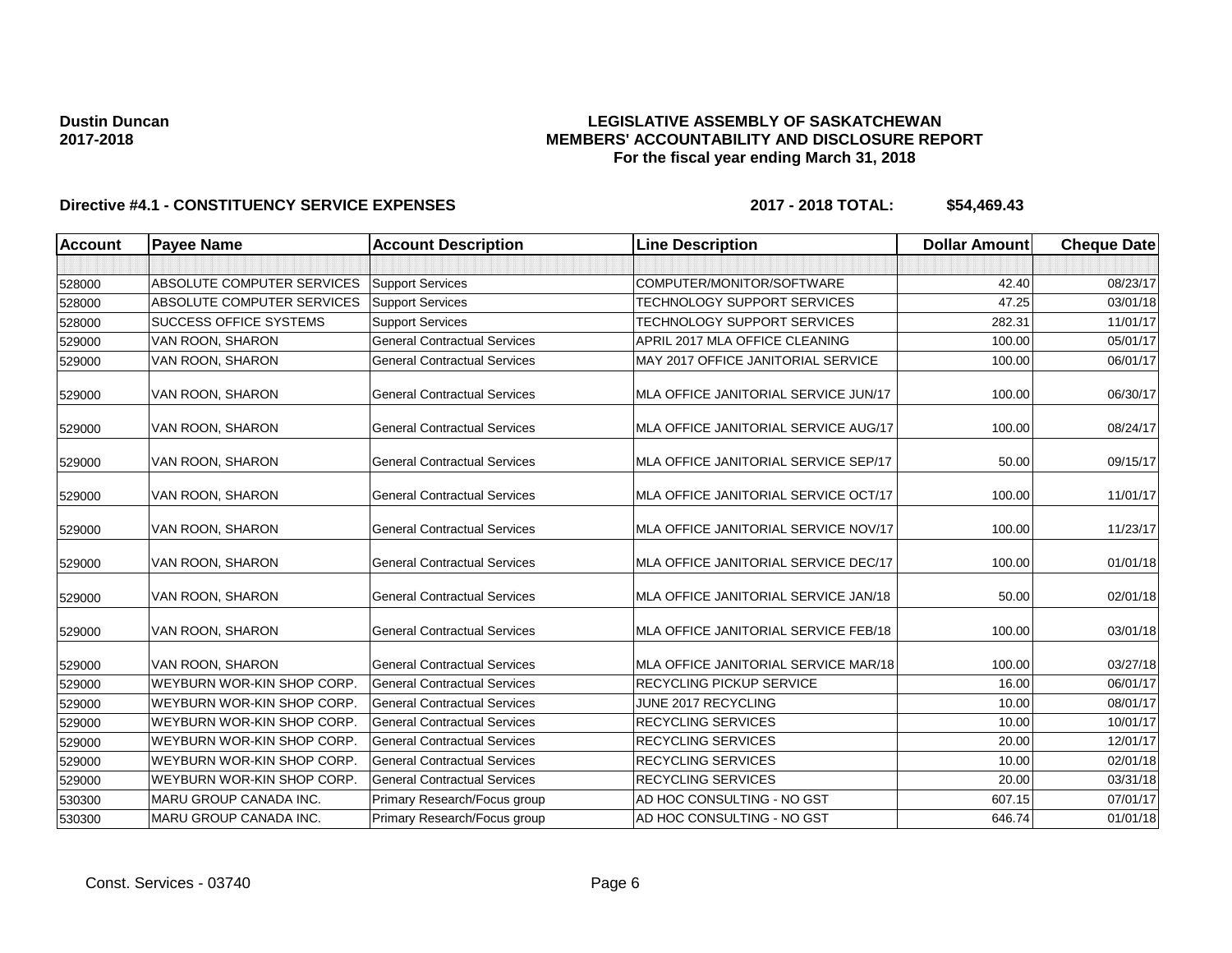# **LEGISLATIVE ASSEMBLY OF SASKATCHEWAN MEMBERS' ACCOUNTABILITY AND DISCLOSURE REPORT For the fiscal year ending March 31, 2018**

| <b>Account</b> | <b>Payee Name</b>                       | <b>Account Description</b>   | <b>Line Description</b>    | <b>Dollar Amount</b> | <b>Cheque Date</b> |
|----------------|-----------------------------------------|------------------------------|----------------------------|----------------------|--------------------|
|                |                                         |                              |                            |                      |                    |
| 530300         | MARU GROUP CANADA INC.                  | Primary Research/Focus group | AD HOC CONSULTING - NO GST | 632.97               | 03/01/18           |
|                | BENGOUGH MUNICIPAL ARTS                 |                              |                            |                      |                    |
| 530500         | COUNCIL                                 | Media Placement              | <b>ADVERTISING</b>         | 120.00               | 07/07/17           |
| 530500         | <b>FABMAR COMMUNICATIONS LTD.</b>       | Media Placement              | ADVERTISING - NO GST       | 52.16                | 03/01/18           |
| 530500         | <b>FABMAR COMMUNICATIONS LTD.</b>       | Media Placement              | ADVERTISING - NO GST       | 52.16                | 03/01/18           |
|                | GOLDEN WEST BROADCASTING                |                              |                            |                      |                    |
| 530500         | LTD.                                    | Media Placement              | <b>ADVERTISING</b>         | 500.00               | 05/01/17           |
|                | <b>GOLDEN WEST BROADCASTING</b>         |                              |                            |                      |                    |
| 530500         | LTD.                                    | Media Placement              | <b>ADVERTISING</b>         | 500.00               | 06/01/17           |
|                | GOLDEN WEST BROADCASTING                |                              |                            |                      |                    |
| 530500         | LTD.                                    | Media Placement              | <b>ADVERTISING</b>         | 150.00               | 06/12/17           |
|                | GOLDEN WEST BROADCASTING                |                              |                            |                      |                    |
| 530500         | LTD.                                    | Media Placement              | <b>ADVERTISING</b>         | 150.00               | 06/12/17           |
|                | <b>GOLDEN WEST BROADCASTING</b>         |                              |                            |                      |                    |
| 530500         | LTD.                                    | Media Placement              | <b>ADVERTISING</b>         | 150.00               | 06/12/17           |
|                | <b>GOLDEN WEST BROADCASTING</b>         |                              |                            |                      |                    |
| 530500         | LTD.                                    | Media Placement              | <b>ADVERTISING</b>         | 500.00               | 07/01/17           |
|                | <b>GOLDEN WEST BROADCASTING</b>         |                              |                            |                      |                    |
| 530500         | LTD.                                    | Media Placement              | <b>ADVERTISING</b>         | 500.00               | 08/01/17           |
|                | GOLDEN WEST BROADCASTING                |                              |                            |                      |                    |
| 530500         | LTD.                                    | Media Placement              | <b>ADVERTISING</b>         | 500.00               | 09/01/17           |
|                | GOLDEN WEST BROADCASTING                |                              |                            |                      |                    |
| 530500         | LTD.                                    | Media Placement              | <b>ADVERTISING</b>         | 500.00               | 10/01/17           |
|                | GOLDEN WEST BROADCASTING                |                              |                            |                      |                    |
| 530500         | LTD.                                    | Media Placement              | <b>ADVERTISING</b>         | 500.00               | 11/01/17           |
|                | GOLDEN WEST BROADCASTING                |                              |                            |                      |                    |
| 530500         | LTD.                                    | Media Placement              | <b>ADVERTISING</b>         | 500.00               | 01/01/18           |
|                | <b>GOLDEN WEST BROADCASTING</b>         | Media Placement              | <b>ADVERTISING</b>         | 175.00               | 02/01/18           |
| 530500         | LTD.                                    |                              |                            |                      |                    |
|                | <b>GOLDEN WEST BROADCASTING</b><br>LTD. | Media Placement              | <b>COPIER CHARGES</b>      | 500.00               | 02/01/18           |
| 530500         | <b>GOLDEN WEST BROADCASTING</b>         |                              |                            |                      |                    |
|                | LTD.                                    | Media Placement              | <b>ADVERTISING</b>         | 490.96               | 02/01/18           |
| 530500         |                                         |                              |                            |                      |                    |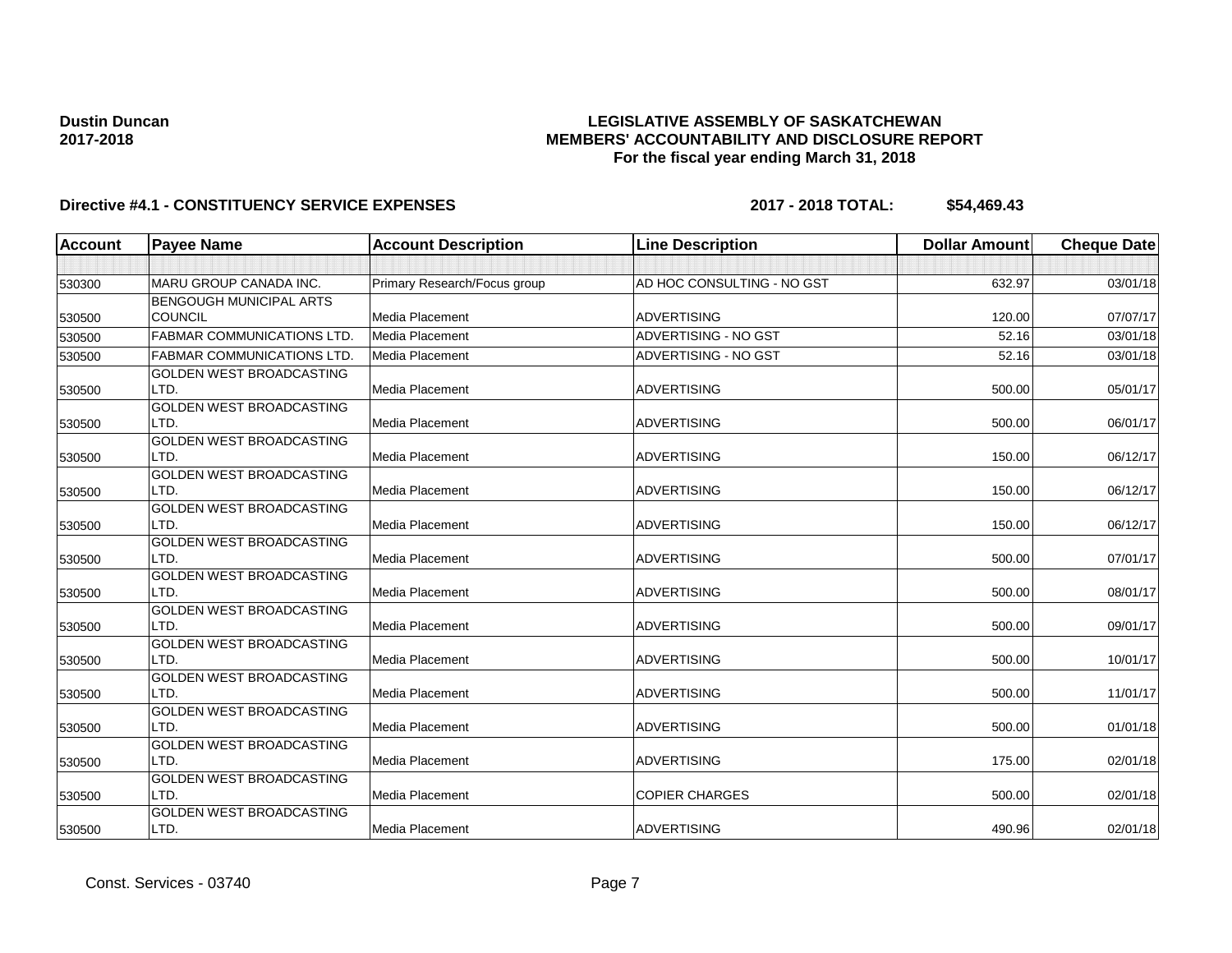# **LEGISLATIVE ASSEMBLY OF SASKATCHEWAN MEMBERS' ACCOUNTABILITY AND DISCLOSURE REPORT For the fiscal year ending March 31, 2018**

| <b>Account</b> | <b>Payee Name</b>                                  | <b>Account Description</b> | <b>Line Description</b> | <b>Dollar Amount</b> | <b>Cheque Date</b> |
|----------------|----------------------------------------------------|----------------------------|-------------------------|----------------------|--------------------|
|                |                                                    |                            |                         |                      |                    |
|                | <b>GOLDEN WEST BROADCASTING</b>                    |                            |                         |                      |                    |
| 530500         | LTD.                                               | Media Placement            | <b>ADVERTISING</b>      | 103.36               | 02/01/18           |
|                | <b>GOLDEN WEST BROADCASTING</b>                    |                            |                         |                      |                    |
| 530500         | LTD.                                               | Media Placement            | <b>ADVERTISING</b>      | 500.00               | 02/01/18           |
|                | GOLDEN WEST BROADCASTING                           |                            |                         |                      |                    |
| 530500         | LTD.<br>GOLDEN WEST BROADCASTING                   | Media Placement            | <b>ADVERTISING</b>      | 66.98                | 03/01/18           |
| 530500         | LTD.                                               | Media Placement            | ADVERTISING - NO GST    | 80.37                | 03/01/18           |
|                | <b>GOLDEN WEST BROADCASTING</b>                    |                            |                         |                      |                    |
| 530500         | LTD.                                               | Media Placement            | <b>ADVERTISING</b>      | 500.00               | 03/01/18           |
|                | <b>GOLDEN WEST BROADCASTING</b>                    |                            |                         |                      |                    |
| 530500         | LTD.                                               | Media Placement            | ADVERTISING - NO GST    | 34.23                | 03/01/18           |
|                | GOLDEN WEST BROADCASTING                           |                            |                         |                      |                    |
| 530500         | LTD.                                               | Media Placement            | <b>ADVERTISING</b>      | 500.00               | 03/31/18           |
| 530500         | HARVARD BROADCASTING INC.                          | Media Placement            | <b>ADVERTISING</b>      | 159.70               | 03/01/18           |
|                | <b>JIM PATTISON BROADCAST</b>                      |                            |                         |                      |                    |
| 530500         | <b>GROUP</b>                                       | Media Placement            | <b>ADVERTISING</b>      | 72.14                | 03/01/18           |
|                | <b>JIM PATTISON BROADCAST</b>                      |                            |                         |                      |                    |
| 530500         | <b>GROUP</b>                                       | Media Placement            | <b>ADVERTISING</b>      | 69.07                | 03/01/18           |
| 530500         | <b>PNG PRAIRIE NEWSPAPER GROUP Media Placement</b> |                            | <b>ADVERTISING</b>      | 73.92                | 04/12/17           |
| 530500         | PNG PRAIRIE NEWSPAPER GROUP Media Placement        |                            | <b>ADVERTISING</b>      | 73.92                | 04/12/17           |
| 530500         | PNG PRAIRIE NEWSPAPER GROUP Media Placement        |                            | <b>ADVERTISING</b>      | 69.00                | 04/12/17           |
| 530500         | <b>PNG PRAIRIE NEWSPAPER GROUP Media Placement</b> |                            | <b>ADVERTISING</b>      | 239.59               | 04/12/17           |
| 530500         | <b>PNG PRAIRIE NEWSPAPER GROUP Media Placement</b> |                            | <b>ADVERTISING</b>      | 73.92                | 05/01/17           |
| 530500         | <b>PNG PRAIRIE NEWSPAPER GROUP Media Placement</b> |                            | <b>ADVERTISING</b>      | 73.92                | 05/01/17           |
| 530500         | PNG PRAIRIE NEWSPAPER GROUP Media Placement        |                            | <b>ADVERTISING</b>      | 239.59               | 05/10/17           |
| 530500         | PNG PRAIRIE NEWSPAPER GROUP Media Placement        |                            | <b>ADVERTISING</b>      | 73.92                | 05/17/17           |
| 530500         | <b>PNG PRAIRIE NEWSPAPER GROUP Media Placement</b> |                            | <b>ADVERTISING</b>      | 159.00               | 05/17/17           |
| 530500         | <b>PNG PRAIRIE NEWSPAPER GROUP Media Placement</b> |                            | <b>ADVERTISING</b>      | 73.92                | 05/17/17           |
| 530500         | <b>PNG PRAIRIE NEWSPAPER GROUP Media Placement</b> |                            | <b>ADVERTISING</b>      | 73.92                | 06/01/17           |
| 530500         | PNG PRAIRIE NEWSPAPER GROUP Media Placement        |                            | <b>ADVERTISING</b>      | 73.92                | 06/01/17           |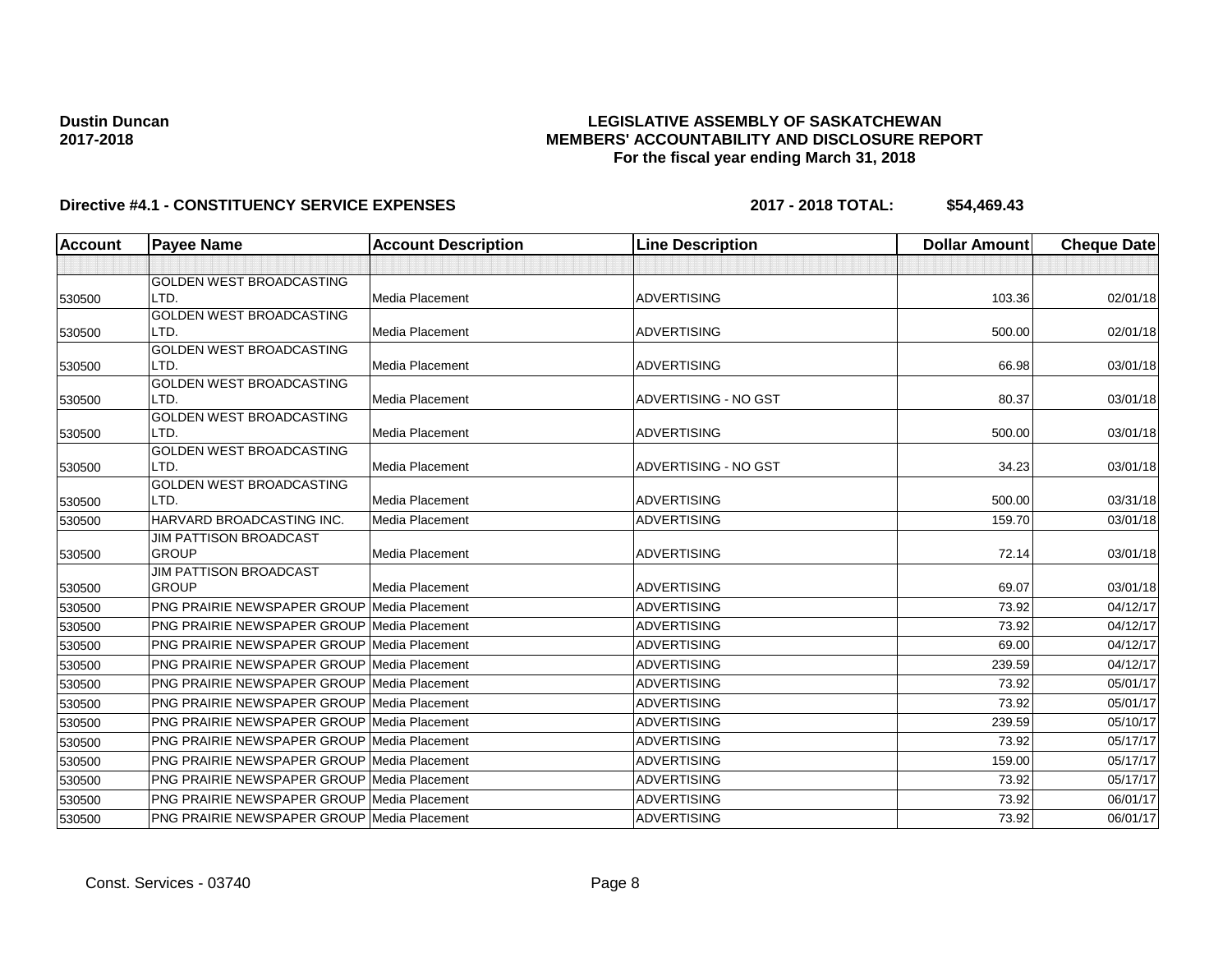## **LEGISLATIVE ASSEMBLY OF SASKATCHEWAN MEMBERS' ACCOUNTABILITY AND DISCLOSURE REPORT For the fiscal year ending March 31, 2018**

| <b>Account</b> | <b>Payee Name</b>                                  | <b>Account Description</b> | <b>Line Description</b> | <b>Dollar Amount</b> | <b>Cheque Date</b> |
|----------------|----------------------------------------------------|----------------------------|-------------------------|----------------------|--------------------|
|                |                                                    |                            |                         |                      |                    |
| 530500         | <b>PNG PRAIRIE NEWSPAPER GROUP Media Placement</b> |                            | <b>ADVERTISING</b>      | 949.00               | 06/01/17           |
| 530500         | <b>PNG PRAIRIE NEWSPAPER GROUP Media Placement</b> |                            | <b>ADVERTISING</b>      | 73.92                | 06/14/17           |
| 530500         | PNG PRAIRIE NEWSPAPER GROUP Media Placement        |                            | <b>ADVERTISING</b>      | 73.92                | 06/14/17           |
| 530500         | <b>PNG PRAIRIE NEWSPAPER GROUP Media Placement</b> |                            | <b>ADVERTISING</b>      | 239.59               | 06/14/17           |
| 530500         | <b>PNG PRAIRIE NEWSPAPER GROUP Media Placement</b> |                            | <b>ADVERTISING</b>      | 297.12               | 07/01/17           |
| 530500         | <b>PNG PRAIRIE NEWSPAPER GROUP Media Placement</b> |                            | <b>ADVERTISING</b>      | 73.92                | 07/01/17           |
| 530500         | <b>PNG PRAIRIE NEWSPAPER GROUP Media Placement</b> |                            | <b>ADVERTISING</b>      | 73.92                | 07/01/17           |
| 530500         | <b>PNG PRAIRIE NEWSPAPER GROUP Media Placement</b> |                            | <b>ADVERTISING</b>      | 174.48               | 07/01/17           |
| 530500         | <b>PNG PRAIRIE NEWSPAPER GROUP Media Placement</b> |                            | <b>ADVERTISING</b>      | 73.92                | 07/12/17           |
| 530500         | <b>PNG PRAIRIE NEWSPAPER GROUP Media Placement</b> |                            | <b>ADVERTISING</b>      | 239.59               | 07/12/17           |
| 530500         | <b>PNG PRAIRIE NEWSPAPER GROUP Media Placement</b> |                            | <b>ADVERTISING</b>      | 73.92                | 07/12/17           |
| 530500         | <b>PNG PRAIRIE NEWSPAPER GROUP Media Placement</b> |                            | <b>ADVERTISING</b>      | 73.92                | 08/01/17           |
| 530500         | <b>PNG PRAIRIE NEWSPAPER GROUP Media Placement</b> |                            | <b>ADVERTISING</b>      | 73.92                | 08/01/17           |
| 530500         | <b>PNG PRAIRIE NEWSPAPER GROUP Media Placement</b> |                            | <b>ADVERTISING</b>      | 73.92                | 08/09/17           |
| 530500         | PNG PRAIRIE NEWSPAPER GROUP Media Placement        |                            | <b>ADVERTISING</b>      | 73.92                | 08/09/17           |
| 530500         | <b>PNG PRAIRIE NEWSPAPER GROUP Media Placement</b> |                            | <b>ADVERTISING</b>      | 73.92                | 08/23/17           |
| 530500         | <b>PNG PRAIRIE NEWSPAPER GROUP Media Placement</b> |                            | <b>ADVERTISING</b>      | 73.92                | 08/23/17           |
| 530500         | <b>PNG PRAIRIE NEWSPAPER GROUP Media Placement</b> |                            | <b>ADVERTISING</b>      | 73.92                | 09/01/17           |
| 530500         | <b>PNG PRAIRIE NEWSPAPER GROUP Media Placement</b> |                            | <b>ADVERTISING</b>      | 89.00                | 09/01/17           |
| 530500         | PNG PRAIRIE NEWSPAPER GROUP Media Placement        |                            | <b>ADVERTISING</b>      | 239.59               | 09/13/17           |
| 530500         | <b>PNG PRAIRIE NEWSPAPER GROUP Media Placement</b> |                            | <b>ADVERTISING</b>      | 73.92                | 09/13/17           |
| 530500         | <b>PNG PRAIRIE NEWSPAPER GROUP Media Placement</b> |                            | <b>ADVERTISING</b>      | 73.92                | 09/20/17           |
| 530500         | <b>PNG PRAIRIE NEWSPAPER GROUP Media Placement</b> |                            | <b>ADVERTISING</b>      | 73.92                | 09/20/17           |
| 530500         | PNG PRAIRIE NEWSPAPER GROUP Media Placement        |                            | <b>ADVERTISING</b>      | 109.50               | 10/01/17           |
| 530500         | PNG PRAIRIE NEWSPAPER GROUP Media Placement        |                            | <b>ADVERTISING</b>      | 62.50                | 10/01/17           |
| 530500         | <b>PNG PRAIRIE NEWSPAPER GROUP Media Placement</b> |                            | <b>ADVERTISING</b>      | 73.92                | 10/01/17           |
| 530500         | <b>PNG PRAIRIE NEWSPAPER GROUP Media Placement</b> |                            | <b>ADVERTISING</b>      | 62.50                | 10/01/17           |
| 530500         | <b>PNG PRAIRIE NEWSPAPER GROUP Media Placement</b> |                            | <b>ADVERTISING</b>      | 109.50               | 10/01/17           |
| 530500         | PNG PRAIRIE NEWSPAPER GROUP Media Placement        |                            | <b>ADVERTISING</b>      | 73.92                | 10/01/17           |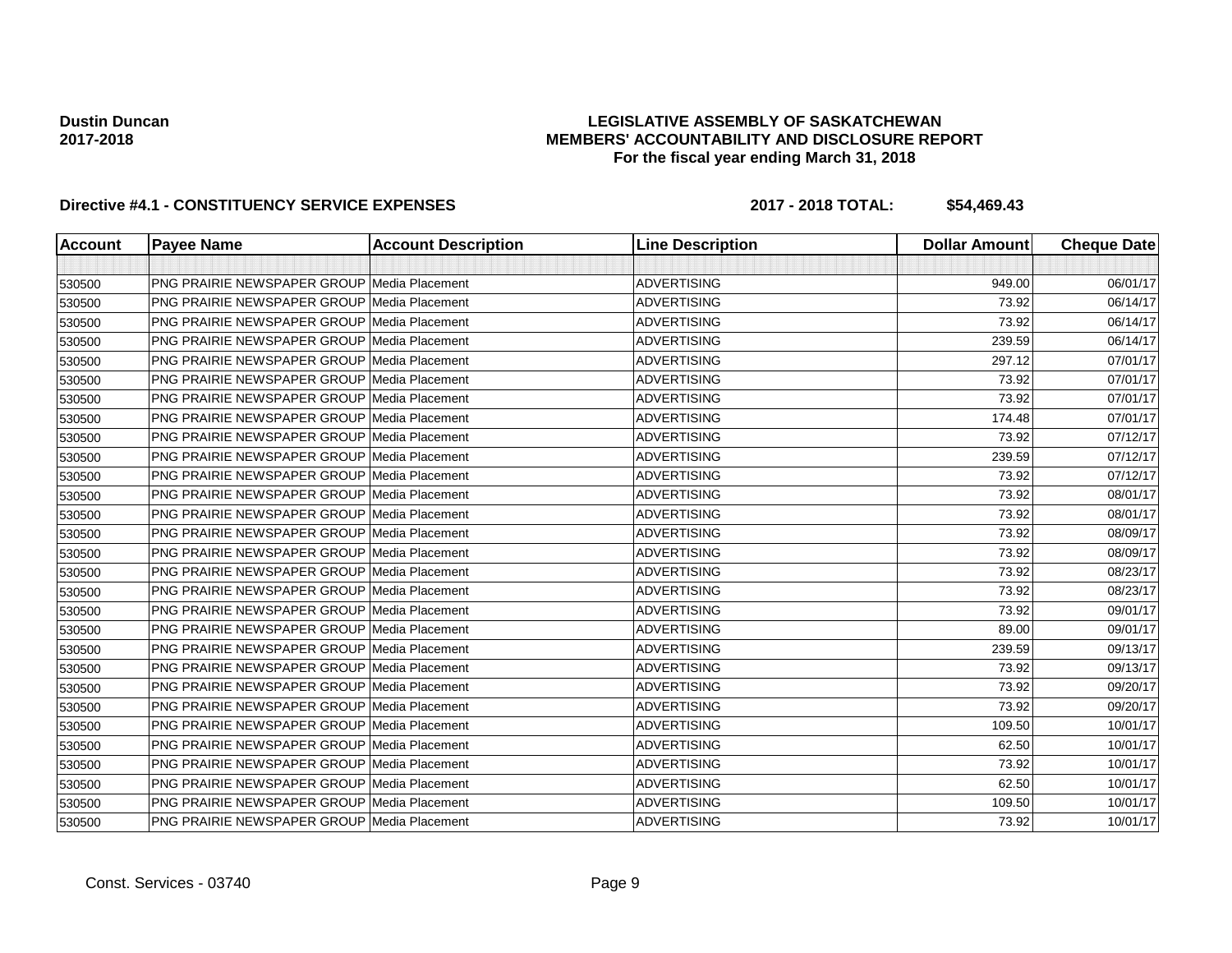## **LEGISLATIVE ASSEMBLY OF SASKATCHEWAN MEMBERS' ACCOUNTABILITY AND DISCLOSURE REPORT For the fiscal year ending March 31, 2018**

| Account | <b>Payee Name</b>                                  | <b>Account Description</b> | <b>Line Description</b> | <b>Dollar Amount</b> | <b>Cheque Date</b> |
|---------|----------------------------------------------------|----------------------------|-------------------------|----------------------|--------------------|
|         |                                                    |                            |                         |                      |                    |
| 530500  | <b>PNG PRAIRIE NEWSPAPER GROUP Media Placement</b> |                            | <b>ADVERTISING</b>      | 239.59               | 10/11/17           |
| 530500  | <b>PNG PRAIRIE NEWSPAPER GROUP Media Placement</b> |                            | <b>ADVERTISING</b>      | 73.92                | 10/18/17           |
| 530500  | PNG PRAIRIE NEWSPAPER GROUP Media Placement        |                            | <b>ADVERTISING</b>      | 37.50                | 10/18/17           |
| 530500  | PNG PRAIRIE NEWSPAPER GROUP Media Placement        |                            | <b>ADVERTISING</b>      | 37.50                | 10/18/17           |
| 530500  | <b>PNG PRAIRIE NEWSPAPER GROUP Media Placement</b> |                            | <b>ADVERTISING</b>      | 73.92                | 10/18/17           |
| 530500  | <b>PNG PRAIRIE NEWSPAPER GROUP Media Placement</b> |                            | <b>ADVERTISING</b>      | 104.50               | 11/01/17           |
| 530500  | <b>PNG PRAIRIE NEWSPAPER GROUP Media Placement</b> |                            | <b>ADVERTISING</b>      | 73.92                | 11/01/17           |
| 530500  | <b>PNG PRAIRIE NEWSPAPER GROUP Media Placement</b> |                            | <b>ADVERTISING</b>      | 149.00               | 11/01/17           |
| 530500  | <b>PNG PRAIRIE NEWSPAPER GROUP Media Placement</b> |                            | <b>ADVERTISING</b>      | 73.92                | 11/01/17           |
| 530500  | PNG PRAIRIE NEWSPAPER GROUP Media Placement        |                            | <b>ADVERTISING</b>      | 104.50               | 11/01/17           |
| 530500  | <b>PNG PRAIRIE NEWSPAPER GROUP Media Placement</b> |                            | <b>ADVERTISING</b>      | 73.92                | 11/15/17           |
| 530500  | <b>PNG PRAIRIE NEWSPAPER GROUP Media Placement</b> |                            | <b>ADVERTISING</b>      | 119.50               | 11/15/17           |
| 530500  | <b>PNG PRAIRIE NEWSPAPER GROUP Media Placement</b> |                            | <b>ADVERTISING</b>      | 129.00               | 11/15/17           |
| 530500  | <b>PNG PRAIRIE NEWSPAPER GROUP Media Placement</b> |                            | <b>ADVERTISING</b>      | 119.50               | 11/15/17           |
| 530500  | <b>PNG PRAIRIE NEWSPAPER GROUP Media Placement</b> |                            | <b>ADVERTISING</b>      | 73.92                | 11/15/17           |
| 530500  | <b>PNG PRAIRIE NEWSPAPER GROUP Media Placement</b> |                            | <b>ADVERTISING</b>      | 73.92                | 12/01/17           |
| 530500  | <b>PNG PRAIRIE NEWSPAPER GROUP Media Placement</b> |                            | <b>ADVERTISING</b>      | 73.92                | 12/01/17           |
| 530500  | PNG PRAIRIE NEWSPAPER GROUP Media Placement        |                            | <b>ADVERTISING</b>      | 307.79               | 12/13/17           |
| 530500  | <b>PNG PRAIRIE NEWSPAPER GROUP Media Placement</b> |                            | <b>ADVERTISING</b>      | 73.92                | 12/13/17           |
| 530500  | <b>PNG PRAIRIE NEWSPAPER GROUP Media Placement</b> |                            | <b>ADVERTISING</b>      | 73.92                | 12/13/17           |
| 530500  | <b>PNG PRAIRIE NEWSPAPER GROUP Media Placement</b> |                            | <b>ADVERTISING</b>      | 73.92                | 01/01/18           |
| 530500  | <b>PNG PRAIRIE NEWSPAPER GROUP Media Placement</b> |                            | <b>ADVERTISING</b>      | 194.50               | 01/01/18           |
| 530500  | <b>PNG PRAIRIE NEWSPAPER GROUP Media Placement</b> |                            | <b>ADVERTISING</b>      | 24.75                | 01/01/18           |
| 530500  | PNG PRAIRIE NEWSPAPER GROUP Media Placement        |                            | <b>ADVERTISING</b>      | 73.92                | 01/01/18           |
| 530500  | <b>PNG PRAIRIE NEWSPAPER GROUP Media Placement</b> |                            | <b>ADVERTISING</b>      | 24.75                | 01/01/18           |
| 530500  | <b>PNG PRAIRIE NEWSPAPER GROUP Media Placement</b> |                            | <b>ADVERTISING</b>      | 194.50               | 01/01/18           |
| 530500  | <b>PNG PRAIRIE NEWSPAPER GROUP Media Placement</b> |                            | <b>ADVERTISING</b>      | 249.00               | 01/01/18           |
| 530500  | <b>PNG PRAIRIE NEWSPAPER GROUP Media Placement</b> |                            | <b>ADVERTISING</b>      | 239.59               | 01/10/18           |
| 530500  | PNG PRAIRIE NEWSPAPER GROUP Media Placement        |                            | <b>ADVERTISING</b>      | 76.44                | 01/10/18           |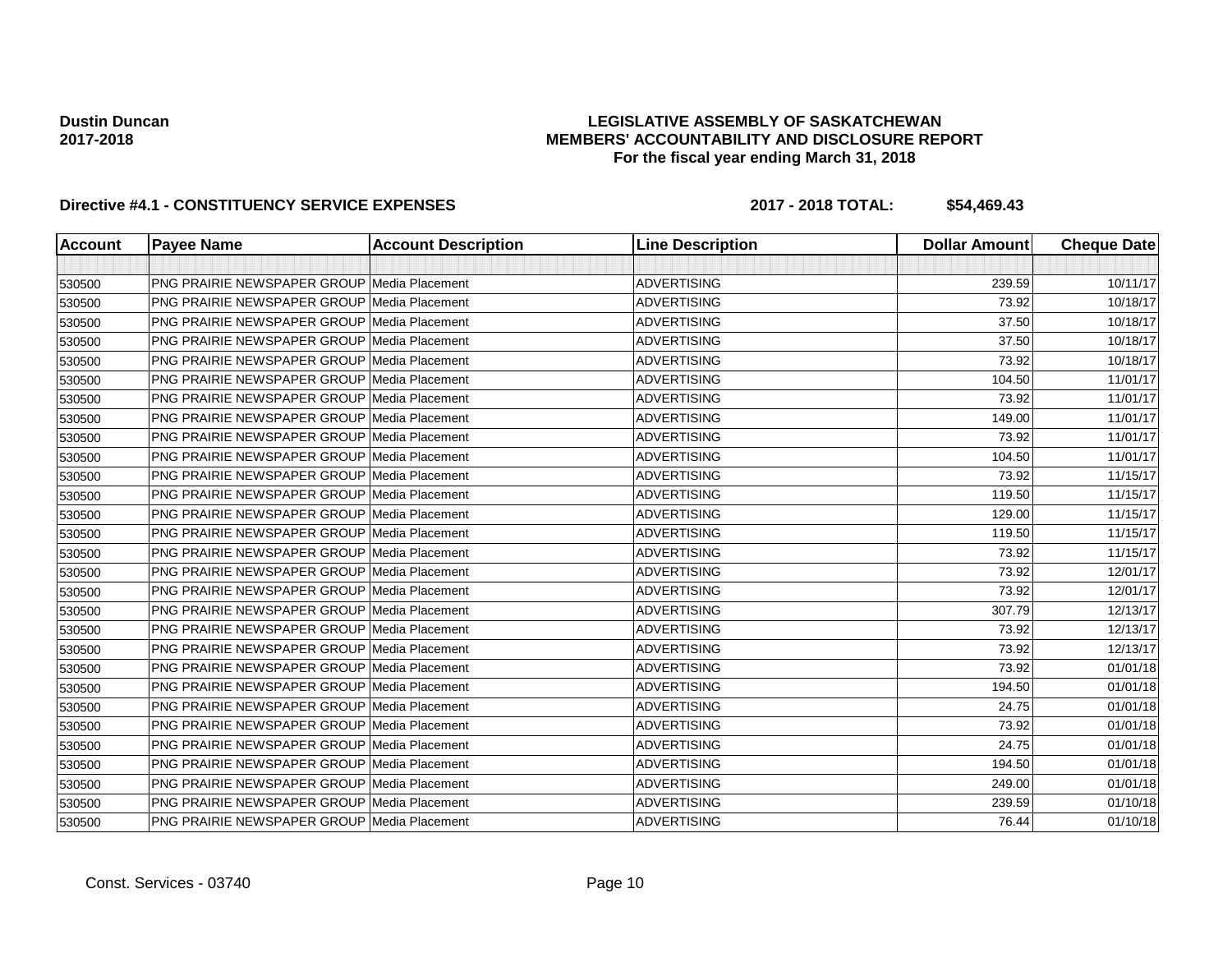## **LEGISLATIVE ASSEMBLY OF SASKATCHEWAN MEMBERS' ACCOUNTABILITY AND DISCLOSURE REPORT For the fiscal year ending March 31, 2018**

| Account | <b>Payee Name</b>                                  | <b>Account Description</b> | <b>Line Description</b> | <b>Dollar Amount</b> | <b>Cheque Date</b> |
|---------|----------------------------------------------------|----------------------------|-------------------------|----------------------|--------------------|
|         |                                                    |                            |                         |                      |                    |
| 530500  | <b>PNG PRAIRIE NEWSPAPER GROUP Media Placement</b> |                            | <b>ADVERTISING</b>      | 76.44                | 01/10/18           |
| 530500  | <b>PNG PRAIRIE NEWSPAPER GROUP Media Placement</b> |                            | <b>ADVERTISING</b>      | 76.44                | 02/07/18           |
| 530500  | <b>PNG PRAIRIE NEWSPAPER GROUP Media Placement</b> |                            | <b>ADVERTISING</b>      | 76.44                | 03/01/18           |
| 530500  | <b>PNG PRAIRIE NEWSPAPER GROUP Media Placement</b> |                            | <b>ADVERTISING</b>      | 76.44                | 03/01/18           |
| 530500  | <b>PNG PRAIRIE NEWSPAPER GROUP Media Placement</b> |                            | <b>ADVERTISING</b>      | 76.44                | 03/01/18           |
| 530500  | <b>PNG PRAIRIE NEWSPAPER GROUP Media Placement</b> |                            | <b>ADVERTISING</b>      | 76.44                | 03/01/18           |
| 530500  | <b>PNG PRAIRIE NEWSPAPER GROUP Media Placement</b> |                            | <b>ADVERTISING</b>      | 239.00               | 03/01/18           |
| 530500  | <b>PNG PRAIRIE NEWSPAPER GROUP Media Placement</b> |                            | <b>ADVERTISING</b>      | 76.44                | 03/01/18           |
| 530500  | <b>PNG PRAIRIE NEWSPAPER GROUP Media Placement</b> |                            | <b>ADVERTISING</b>      | 76.44                | 03/01/18           |
| 530500  | PNG PRAIRIE NEWSPAPER GROUP Media Placement        |                            | <b>ADVERTISING</b>      | 239.59               | 03/01/18           |
| 530500  | <b>PNG PRAIRIE NEWSPAPER GROUP Media Placement</b> |                            | <b>ADVERTISING</b>      | 155.20               | 03/01/18           |
| 530500  | PNG PRAIRIE NEWSPAPER GROUP   Media Placement      |                            | <b>ADVERTISING</b>      | 76.44                | 03/07/18           |
| 530500  | <b>PNG PRAIRIE NEWSPAPER GROUP Media Placement</b> |                            | <b>ADVERTISING</b>      | 69.00                | 03/14/18           |
| 530500  | <b>PNG PRAIRIE NEWSPAPER GROUP Media Placement</b> |                            | <b>ADVERTISING</b>      | 239.59               | 03/14/18           |
| 530500  | <b>PNG PRAIRIE NEWSPAPER GROUP Media Placement</b> |                            | <b>ADVERTISING</b>      | 76.44                | 03/21/18           |
| 530500  | <b>PNG PRAIRIE NEWSPAPER GROUP Media Placement</b> |                            | <b>ADVERTISING</b>      | 76.44                | 03/21/18           |
| 530500  | <b>PNG PRAIRIE NEWSPAPER GROUP Media Placement</b> |                            | <b>ADVERTISING</b>      | 99.50                | 03/31/18           |
| 530500  | <b>PNG PRAIRIE NEWSPAPER GROUP Media Placement</b> |                            | <b>ADVERTISING</b>      | 76.44                | 03/31/18           |
| 530500  | PNG PRAIRIE NEWSPAPER GROUP Media Placement        |                            | <b>ADVERTISING</b>      | 76.44                | 03/31/18           |
| 530500  | RAWLCO RADIO LTD.                                  | Media Placement            | <b>ADVERTISING</b>      | 76.74                | 03/01/18           |
| 530500  | <b>RAWLCO RADIO LTD.</b>                           | Media Placement            | <b>ADVERTISING</b>      | 76.74                | 03/01/18           |
| 530500  | RAWLCO RADIO LTD.                                  | Media Placement            | <b>ADVERTISING</b>      | 104.37               | 03/01/18           |
| 530500  | RAWLCO RADIO LTD.                                  | Media Placement            | <b>ADVERTISING</b>      | 116.65               | 03/01/18           |
| 530500  | <b>REFINED WEYBURN</b>                             | Media Placement            | <b>ADVERTISING</b>      | 650.00               | 06/01/17           |
| 530500  | <b>REFINED WEYBURN</b>                             | Media Placement            | <b>ADVERTISING</b>      | 650.00               | 09/05/17           |
| 530500  | <b>REFINED WEYBURN</b>                             | Media Placement            | <b>ADVERTISING</b>      | 650.00               | 12/01/17           |
| 530500  | <b>STAR NEWS</b>                                   | Media Placement            | <b>ADVERTISING</b>      | 30.00                | 08/01/17           |
| 530500  | STAR NEWS PUBLISHING INC.                          | Media Placement            | <b>ADVERTISING</b>      | 30.00                | 04/06/17           |
| 530500  | STAR NEWS PUBLISHING INC.                          | Media Placement            | <b>ADVERTISING</b>      | 30.00                | 05/01/17           |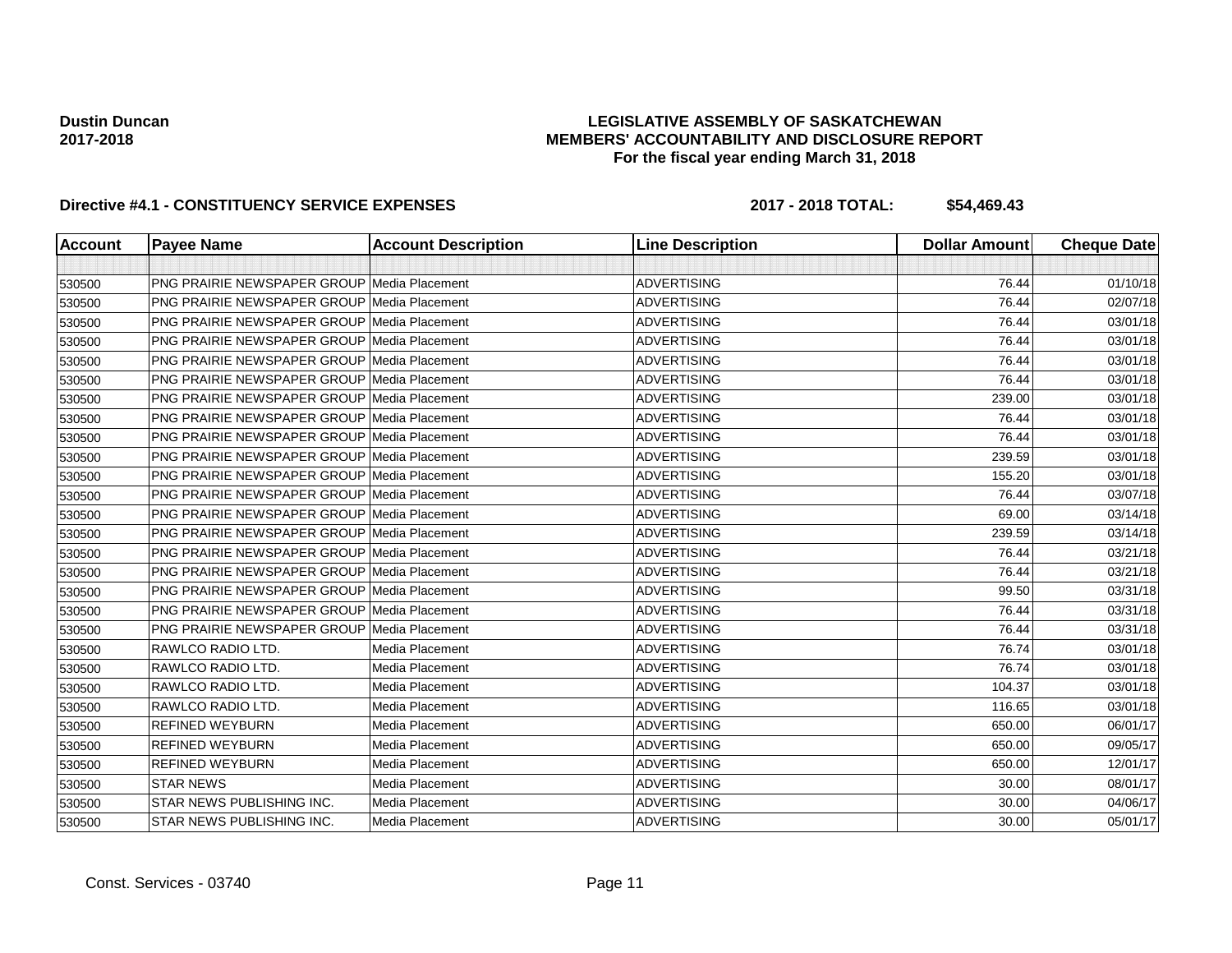## **LEGISLATIVE ASSEMBLY OF SASKATCHEWAN MEMBERS' ACCOUNTABILITY AND DISCLOSURE REPORT For the fiscal year ending March 31, 2018**

| <b>Account</b> | <b>Payee Name</b>                | <b>Account Description</b>                                              | <b>Line Description</b>                   | <b>Dollar Amount</b> | <b>Cheque Date</b> |
|----------------|----------------------------------|-------------------------------------------------------------------------|-------------------------------------------|----------------------|--------------------|
|                |                                  |                                                                         |                                           |                      |                    |
| 530500         | <b>STAR NEWS PUBLISHING INC.</b> | Media Placement                                                         | <b>ADVERTISING</b>                        | 30.00                | 08/17/17           |
| 530500         | <b>STAR NEWS PUBLISHING INC.</b> | Media Placement                                                         | <b>ADVERTISING</b>                        | 30.00                | 09/01/17           |
| 530500         | <b>STAR NEWS PUBLISHING INC.</b> | Media Placement                                                         | <b>ADVERTISING</b>                        | 138.15               | 11/09/17           |
|                | <b>WESTERN PRODUCER</b>          |                                                                         |                                           |                      |                    |
| 530500         | <b>PUBLICATIONS</b>              | Media Placement                                                         | <b>ADVERTISING</b>                        | 87.57                | 03/07/18           |
|                | <b>WEYBURN REGIONAL ECONOMIC</b> |                                                                         |                                           |                      |                    |
| 530500         | <b>DEVELOPMENT</b>               | Media Placement                                                         | <b>ADVERTISING</b>                        | 300.00               | 04/01/17           |
|                | <b>WEYBURN SENIOR BEAVERS</b>    |                                                                         |                                           |                      |                    |
| 530500         | <b>BASEBALL</b>                  | <b>Media Placement</b>                                                  | <b>ADVERTISING</b>                        | 1.050.00             | 06/01/17           |
| 530500         | YELLOW PAGES GROUP               | Media Placement                                                         | <b>ADVERTISING</b>                        | 190.80               | 09/01/17           |
| 530900         | <b>CORPORATE EXPRESS</b>         | <b>Promotional Items</b>                                                | SASKATCHEWAN FLAGS&PINS                   | 447.04               | 08/16/17           |
| 542000         | SWEDBURG, MARCIE D.              | Travel                                                                  | C.A. TRAVEL MAY 5, 2017                   | 104.93               | 05/05/17           |
|                |                                  | Deputy Minister/Ministry Head Business                                  |                                           |                      |                    |
| 543201         | LEGISLATIVE FOOD SERVICE         | Expenses - Refreshments                                                 | <b>STUDENT DRINKS</b>                     | 16.00                | 04/05/17           |
|                |                                  | PNG PRAIRIE NEWSPAPER GROUP Letterhead, Envelopes, Business Cards, etc. | <b>ENVELOPES</b>                          | 213.06               | 05/01/17           |
| 550102         |                                  |                                                                         |                                           |                      |                    |
| 550102         |                                  | PNG PRAIRIE NEWSPAPER GROUP Letterhead, Envelopes, Business Cards, etc. | <b>MEMO PAPER</b>                         | 188.68               | 05/01/17           |
| 550200         | WEYBURN REVIEW (1987) LTD.       | Books, Mags and Ref Materials                                           | 160458 1YR RENEWAL                        | 31.43                | 12/01/17           |
| 555000         | DUNCAN, DUSTIN E.                | Other Material and Supplies                                             | <b>REIMB: MISC OFFICE SUPPLIES</b>        | 12.95                | 06/01/17           |
| 555000         | DUNCAN, DUSTIN E.                | <b>Other Material and Supplies</b>                                      | <b>REIMB: MISC OFFICE SUPPLIES</b>        | 10.00                | 06/01/17           |
| 555000         | DUNCAN, DUSTIN E.                | Other Material and Supplies                                             | <b>REIMB: MISC. &amp; OFFICE SUPPLIES</b> | 30.97                | 06/09/17           |
| 555000         | DUNCAN, DUSTIN E.                | Other Material and Supplies                                             | <b>REIMB: MISC OFFICE SUPPLIES</b>        | 39.70                | 09/06/17           |
|                |                                  |                                                                         | REIMB: BOTTLED WATER&OFFICE               |                      |                    |
| 555000         | DUNCAN, DUSTIN E.                | Other Material and Supplies                                             | <b>SUPPLIES</b>                           | 12.65                | 09/13/17           |
| 555000         | DUNCAN, DUSTIN E.                | Other Material and Supplies                                             | <b>REIMB: MISC. &amp; OFFICE SUPPLIES</b> | 49.25                | 11/10/17           |
| 555000         | DUNCAN, DUSTIN E.                | Other Material and Supplies                                             | REIMB: MISC. & OFFICE SUPPLIES            | 32.38                | 01/10/18           |
|                |                                  |                                                                         | <b>REIMB: MISC.&amp;OFFICE</b>            |                      |                    |
| 555000         | DUNCAN, DUSTIN E.                | Other Material and Supplies                                             | SUPPLIES/BOTTLED WATER                    | 25.00                | 01/18/18           |
| 555000         | DUNCAN, DUSTIN E.                | <b>Other Material and Supplies</b>                                      | REIMB: MISC. & OFFICE SUPPLIES            | 24.90                | 02/07/18           |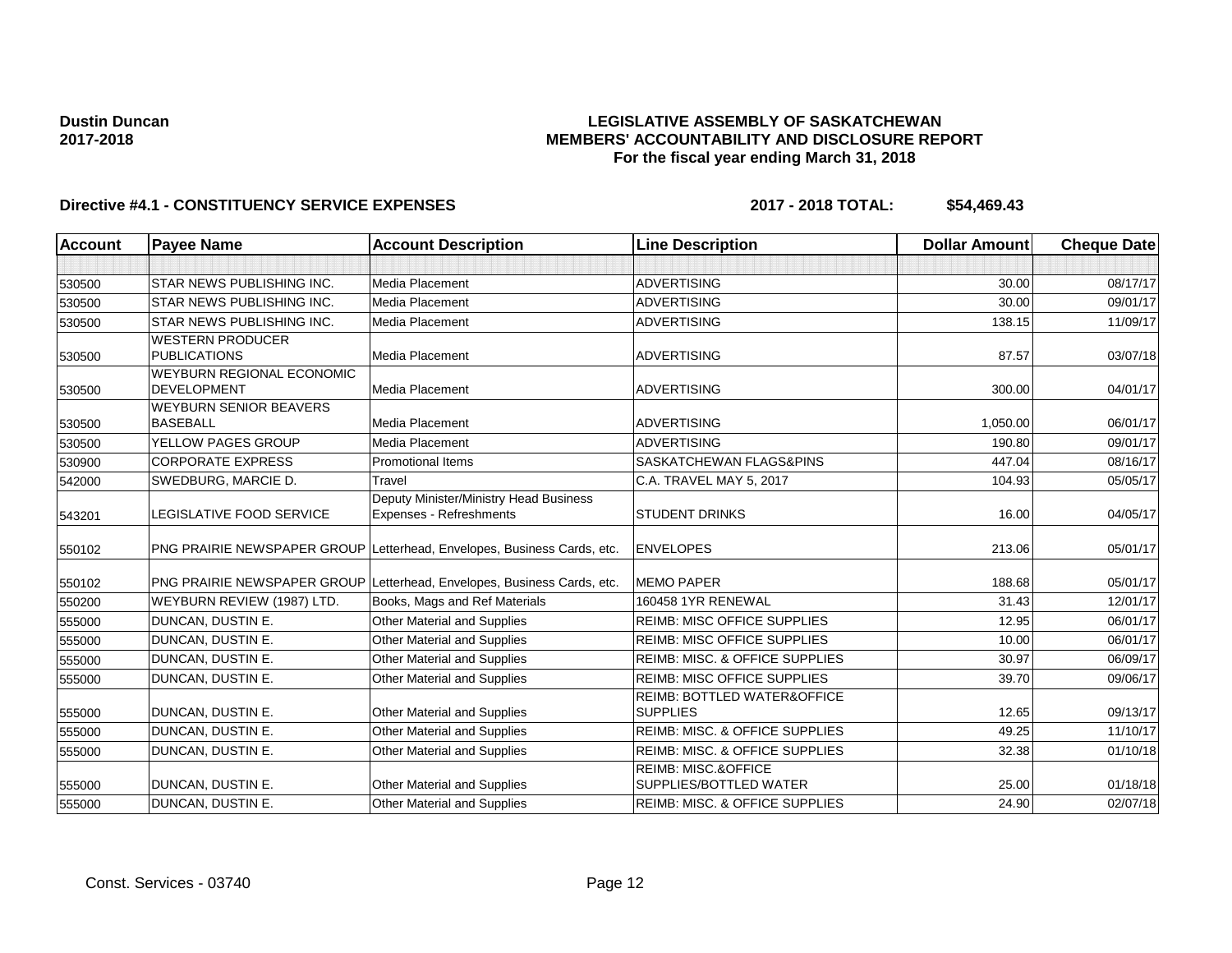## **LEGISLATIVE ASSEMBLY OF SASKATCHEWAN MEMBERS' ACCOUNTABILITY AND DISCLOSURE REPORT For the fiscal year ending March 31, 2018**

| <b>Account</b> | <b>Payee Name</b>                 | <b>Account Description</b>       | <b>Line Description</b>                   | <b>Dollar Amount</b> | <b>Cheque Datel</b> |
|----------------|-----------------------------------|----------------------------------|-------------------------------------------|----------------------|---------------------|
|                |                                   |                                  |                                           |                      |                     |
|                |                                   |                                  | REIMB: BOTTLED WATER/MISC.&OFFICE         |                      |                     |
| 555000         | DUNCAN, DUSTIN E.                 | Other Material and Supplies      | <b>SUPPLIES</b>                           | 18.00                | 03/01/18            |
| 555000         | DUNCAN, DUSTIN E.                 | Other Material and Supplies      | <b>REIMB: MISC. &amp; OFFICE SUPPLIES</b> | 20.00                | 03/07/18            |
| 555000         | DUNCAN, DUSTIN E.                 | Other Material and Supplies      | <b>REIMB: BOTTLED WATER</b>               | 6.00                 | 03/08/18            |
| 555000         | WEYBURN REVIEW (1987) LTD.        | Other Material and Supplies      | <b>OFFICE SUPPLIES</b>                    | 79.14                | 01/12/18            |
| 558260         | <b>YELLOW PAGES GROUP</b>         | Interest - Late Supplier Payment | REF#3068424810 LATE FEES                  | 1.91                 | 10/01/17            |
| 564300         | <b>ABSOLUTE COMPUTER SERVICES</b> | Computer Hardware - Exp.         | COMPUTER/MONITOR/SOFTWARE                 | 812.49               | 08/23/17            |
| 564600         | ABSOLUTE COMPUTER SERVICES        | Computer Software - Exp          | COMPUTER/MONITOR/SOFTWARE                 | 264.95               | 08/23/17            |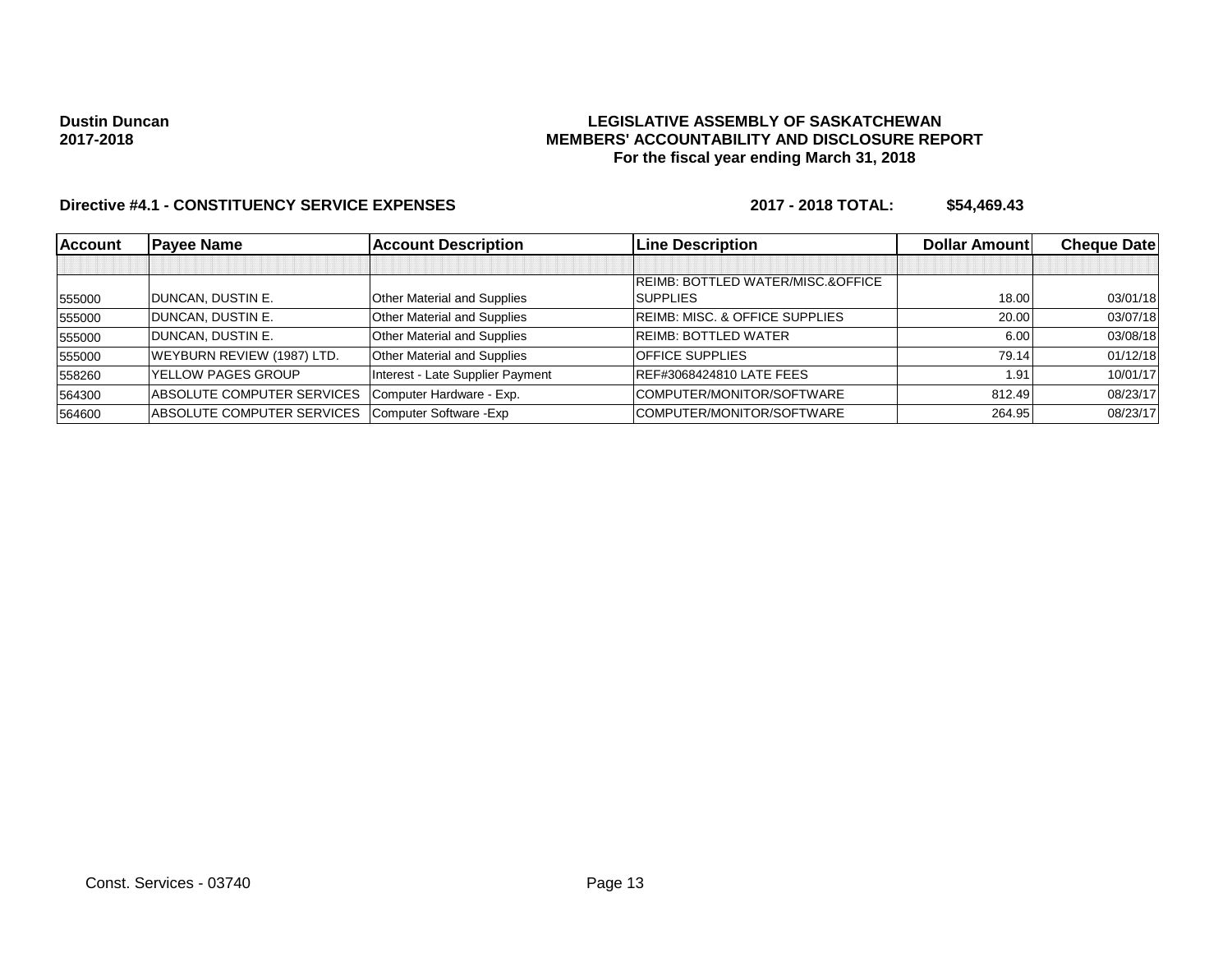## **LEGISLATIVE ASSEMBLY OF SASKATCHEWAN MEMBERS' ACCOUNTABILITY AND DISCLOSURE REPORT For the fiscal year ending March 31, 2018**

# Directive #6 - CONSTITUENCY ASSISTANT EXPENSES 2017 - 2018 TOTAL: \$53,936.69

| <b>Account</b> | <b>Payee Name</b>  | <b>Account Description</b>                    | <b>Dollar Amount</b> | <b>Cheque Date</b> |
|----------------|--------------------|-----------------------------------------------|----------------------|--------------------|
|                |                    |                                               |                      |                    |
| 513000         | SWEDBURG, MARCIE D | Out-of-Scope Permanent                        | 2,177.57             | 04/11/17           |
| 513000         | SWEDBURG, MARCIE D | Out-of-Scope Permanent                        | $-2,177.57$          | 04/11/17           |
| 513000         | SWEDBURG, MARCIE D | Out-of-Scope Permanent                        | 1,959.81             | 04/25/17           |
| 513000         | SWEDBURG, MARCIE D | Out-of-Scope Permanent                        | 2,177.57             | 05/09/17           |
| 513000         | SWEDBURG, MARCIE D | Out-of-Scope Permanent                        | 2,177.57             | 05/24/17           |
| 513000         | SWEDBURG, MARCIE D | Out-of-Scope Permanent                        | 1959.81              | 06/06/17           |
| 513000         | SWEDBURG, MARCIE D | Out-of-Scope Permanent                        | 2,177.57             | 06/20/17           |
| 513000         | SWEDBURG, MARCIE D | Out-of-Scope Permanent                        | 1,959.81             | 07/05/17           |
| 513000         | SWEDBURG, MARCIE D | Out-of-Scope Permanent                        | 2177.57              | 07/18/17           |
| 513000         | SWEDBURG, MARCIE D | Out-of-Scope Permanent                        | 1,959.81             | 08/01/17           |
| 513000         | SWEDBURG, MARCIE D | Out-of-Scope Permanent                        | 2,177.57             | 08/15/17           |
| 513000         | SWEDBURG, MARCIE D | Out-of-Scope Permanent                        | 2,060.31             | 08/29/17           |
| 513000         | SWEDBURG, MARCIE D | Out-of-Scope Permanent                        | 2077.06              | 09/12/17           |
| 513000         | SWEDBURG, MARCIE D | Out-of-Scope Permanent                        | 1,959.81             | 09/26/17           |
| 513000         | SWEDBURG, MARCIE D | Out-of-Scope Permanent                        | 2177.57              | 10/11/17           |
| 513000         | SWEDBURG, MARCIE D | Out-of-Scope Permanent                        | 1,959.81             | 10/24/17           |
| 513000         | SWEDBURG, MARCIE D | Out-of-Scope Permanent                        | 2177.57              | 11/07/17           |
| 513000         | SWEDBURG, MARCIE D | Out-of-Scope Permanent                        | 2177.57              | 11/21/17           |
| 513000         | SWEDBURG, MARCIE D | Out-of-Scope Permanent                        | 1,959.81             | 12/05/17           |
| 513000         | SWEDBURG, MARCIE D | Out-of-Scope Permanent                        | 2,177.57             | 12/19/17           |
| 513000         | SWEDBURG, MARCIE D | Out-of-Scope Permanent                        | 2,177.57             | 01/03/18           |
| 513000         | SWEDBURG, MARCIE D | Out-of-Scope Permanent                        | 1,959.81             | 01/16/18           |
| 513000         | SWEDBURG, MARCIE D | Out-of-Scope Permanent                        | 2,177.57             | 02/01/18           |
| 513000         | SWEDBURG, MARCIE D | Out-of-Scope Permanent                        | 1,959.81             | 02/13/18           |
| 513000         | SWEDBURG, MARCIE D | Out-of-Scope Permanent                        | 2177.57              | 03/01/18           |
| 513000         | SWEDBURG, MARCIE D | Out-of-Scope Permanent                        | 1,959.81             | 03/13/18           |
| 513000         | SWEDBURG, MARCIE D | Out-of-Scope Permanent                        | 2,177.57             | 03/27/18           |
| 513000         | SWEDBURG, MARCIE D | Out-of-Scope Permanent                        | 1,959.81             | 04/10/18           |
| 519900         | None (Default)     | Change in Y/E Accrued Empl Leave Entitlements | $-737.02$            | 04/19/17           |